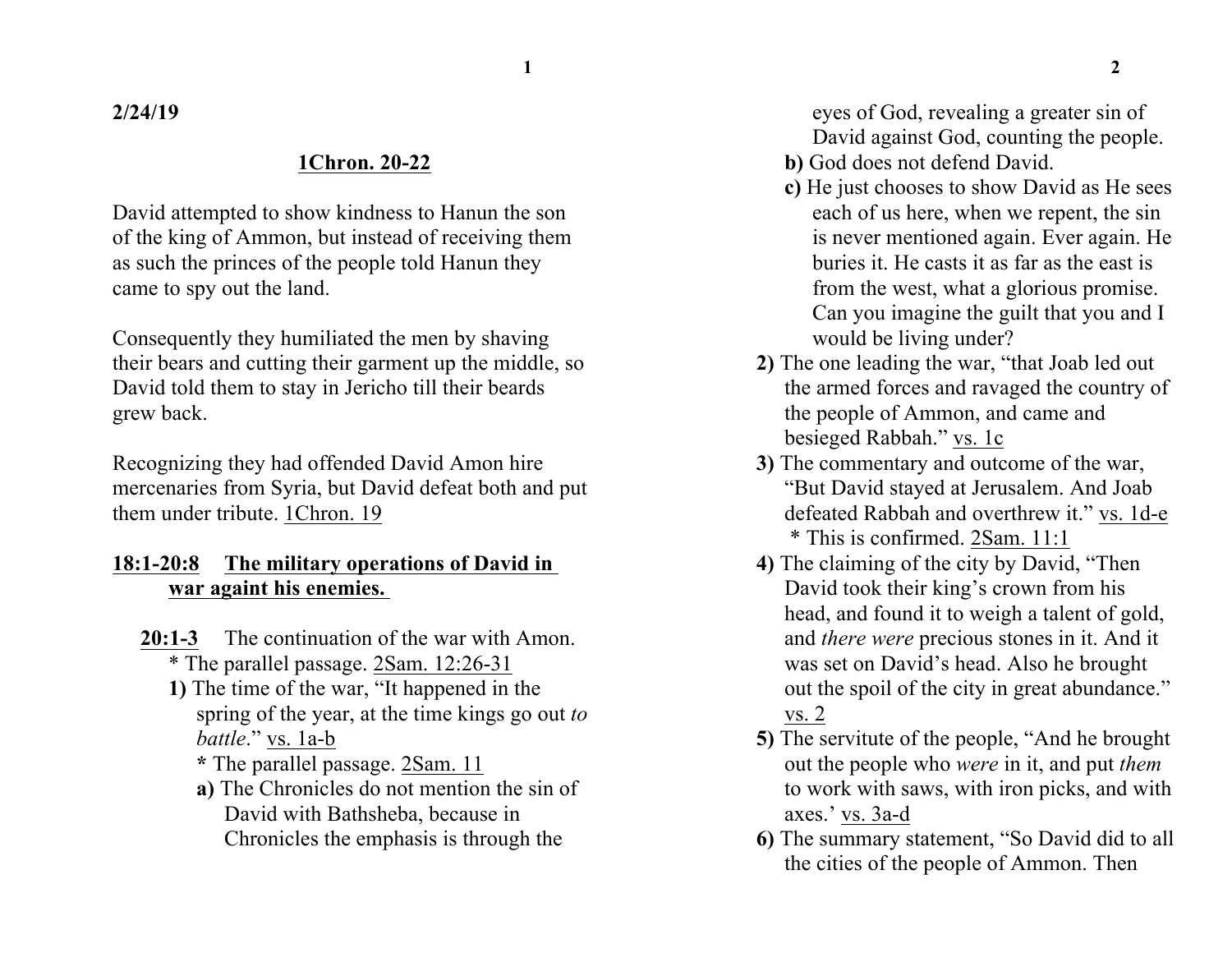David and all the people returned *to* Jerusalem." vs. 3

- **20:4-8** The war with the Philistines. **\*** The parallel passage. 2Sam. 21:18-22
	- **1)** The time is stated, "Now it happened afterward that war broke out at Gezer with the Philistines." vs. 4a
	- **2)** The casualty, "at which time Sibbechai the Hushathite killed Sippai, *who was one* of the sons of the giant. And they were subdued." vs. 4b-d
	- **3)** The second war and casualty, "Again there was war with the Philistines, and Elhanan the son of Jair killed Lahmi the brother of Goliath the Gittite, the shaft of whose spear *was* like a weaver's beam." vs. 5
	- **4)** The third war, "Yet again there was war at Gath, where there was a man of *great* stature, with twenty-four fingers and toes, six *on each hand* and six *on each foot*; and he also was born to the giant." vs. 6
	- **5)** The challenge and casualty, "So when he defied Israel, Jonathan the son of Shimea, David's brother, killed him." vs. 7
	- **6)** The summary statement, "These were born to the giant in Gath, and they fell by the hand of David and by the hand of his servants." vs. 8

# **21:1-29:30 The latter days of David's riegn.**

- **21:1-30** The sin of David in numbering the people.
	- \* The parallel passage. 2Sam. 24
- **21:1-6** The pride of David blinded him.
	- **1)** The failing of David in the temptation of Satan, "Now Satan stood up against Israel, and moved David to number Israel." vs. 1
		- **a**) Satan "Satan" appears without the article, indicating a proper name, the tempter to injure and ruin a person, as opposed to having the article indicating the mere adversary, as in Job. Job 1-2
		- **b)** In Chronicles God gives the interpretation of the account in Samuel, where it says, "Again the anger of the LORD was aroused against Israel, and He moved David against them to say, "Go, number Israel and Judah." 2Sam. 24:1
		- **b)** There is no contradiction, God does not tempt man, but allows temptation from Satan, so the anger of God was due to David's decision to give in to the temptation to count the people, allowing him to reap the consequences of his proudful sinful deed.
	- **2)** The command of David to Joab, "So David said to Joab and to the leaders of the people, "Go, number Israel from Beersheba to Dan,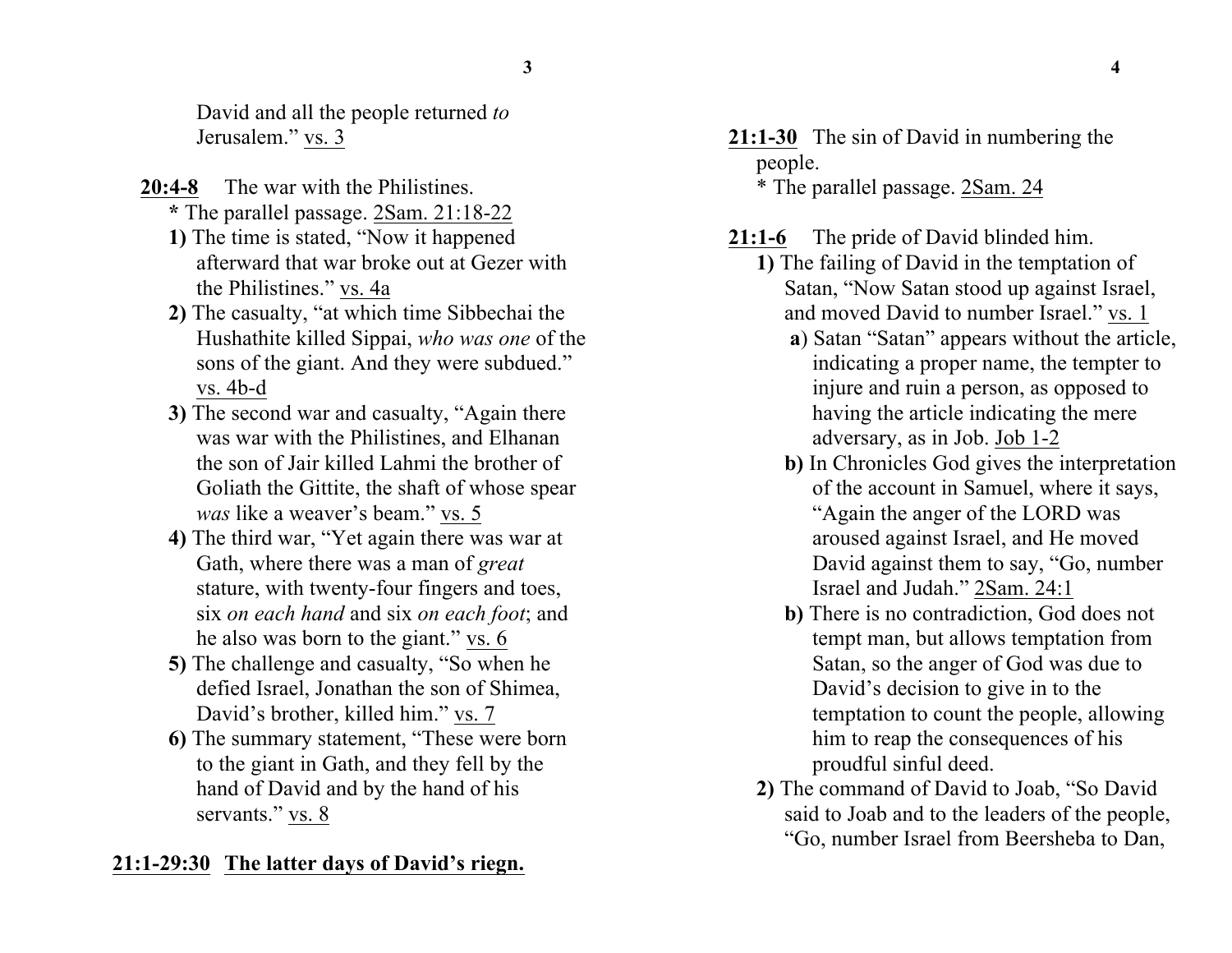and bring the number of them to me that I may know it." vs. 2

- **3)** The clear warning by Joab to David. vs. 3
	- **a)** Joab reminds David the Lord's blessing are sufficient, "And Joab answered, "May the LORD make His people a hundred times more than they are. But, my lord the king, are they not all my lord's servants?" vs. 3a-c
	- **b)** Joab reproved David, "Why then does my lord require this thing? Why should he be a cause of guilt in Israel?" vs. 3d-e
		- **1))** This was trusting in his military size, rather than God, acting in unbelief.
		- **2))** The narrative is much the same in Samuel. 2Sam. 24:2-25
	- **c)** David stood his ground, "Nevertheless the king's word prevailed against Joab. Therefore Joab departed and went throughout all Israel and came to Jerusalem." vs. 4
- **4)** The census reported to David, "Then Joab gave the sum of the number of the people to David. All Israel had one million one hundred thousand men who drew the sword, and Judah had four hundred and seventy thousand men who drew the sword." vs. 5
	- **a)** The time it took was mine months and twenty days. 2Sam. 24:5-8
	- **b)** The total of the census differs from Samuel, a possible explanation is given

to us in Chronicles, "Joab the son of Zeruiah began a census, but he did not finish, for wrath came upon Israel because of this census; nor was the number recorded in the account of the chronicles of King David." 1Chron. 27:24

- **5)** The exclusion in the census, "But he did not count Levi and Benjamin among them, for the king's word was abominable to Joab." vs. 6
	- **a)** This verse is unique of Chronicles, the two tribes were not counted, "But he did not count Levi and Benjamin among them." vs. 6a
		- **1))** The Levites were not to be numbered God said. Num. 1:47-50
		- **2))** The total of the census differs from Samuel, a possible explanation is given to us in Chronicles, "Joab the son of Zeruiah began a census, but he did not finish, for wrath came upon Israel because of this census; nor was the number recorded in the account of the chronicles of King David." 1Chron. 27:24; 2Sam 24:9
	- **b)** The reason is given, "for the king's word was abominable to Joab." vs. 6b
		- **1))** Joab considered the census abominable "ta ab" abhorred and detestable.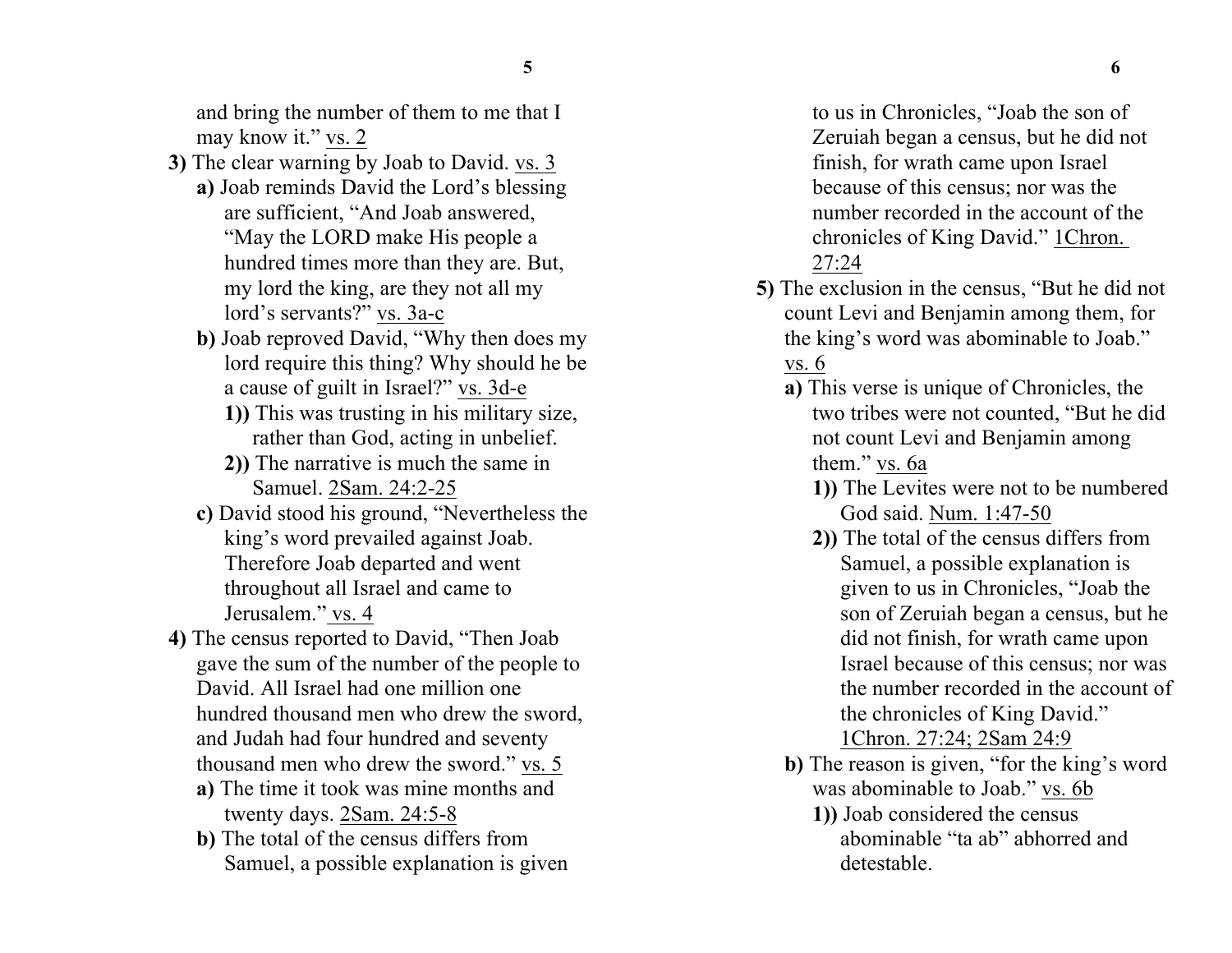- **2))** Perhaps even in attempt to avert the judgment of God?
- **21:7-15** The choice of punishment was to be decided by David.
- **21:7-10** The displeasure of God and repentance of David.
	- **1)** The judgment of God, "And God was displeased with this thing; therefore He struck Israel." vs. 7
		- \* "this thing" was couting the people.
	- **2)** The confession of David, "So David said to God, "I have sinned greatly, because I have done this thing; but now, I pray, take away the iniquity of Your servant, for I have done very foolishly." vs. 8
		- **a)** There must always be an acknowledgment of our sins.
			- **1))** David's heart condemned him after he numbered the people. 2Sam. 24:10
			- **2))** Like all sin there is guilt, shame and consequences that cannot be escaped.
			- **3))** Nothing can be undone or redone, there is no going back!
		- **b)** Followed by the confessing of our sins.
		- **c)** Resutling in the forgiveness of our sins.
	- **3)** The commissioning of God's prophets to David, "And the LORD spoke to Gad, David's seer, saying, "Go and tell David, saying, 'Thus says the LORD: "I offer you

three things; choose one of them for yourself, that I may do it to you."'" vs. 9-10

- **a)** Gad was David's seer or prophet and one of the sources for Chronicles. 2Sam. 24:11: 1Chron. 29:29
- **b)** This manner of judgment was left to David.
- **21:11-13** The delemah of David in the choice of judgment.
	- **1)** The judgment was by the authority of Yahweh through Gad, "So Gad came to David and said to him, "Thus says the LORD: 'Choose for yourself." vs. 11
	- **2)** The choices were each severe, "'either three years of famine, or three months to be defeated by your foes with the sword of your enemies overtaking you, or else for three days the sword of the LORD--the plague in the land, with the angel of the LORD destroying throughout all the territory of Israel.'" vs. 12a-e
	- **3)** The patient mercy of God, "Now consider what answer I should take back to Him who sent me." vs. 12f
	- **4)** The wise choice of David, "And David said to Gad, "I am in great distress. Please let me fall into the hand of the LORD, for His mercies are very great; but do not let me fall into the hand of man." vs. 13
		- **a)** This is confirmed. 2Sam. 24:12-14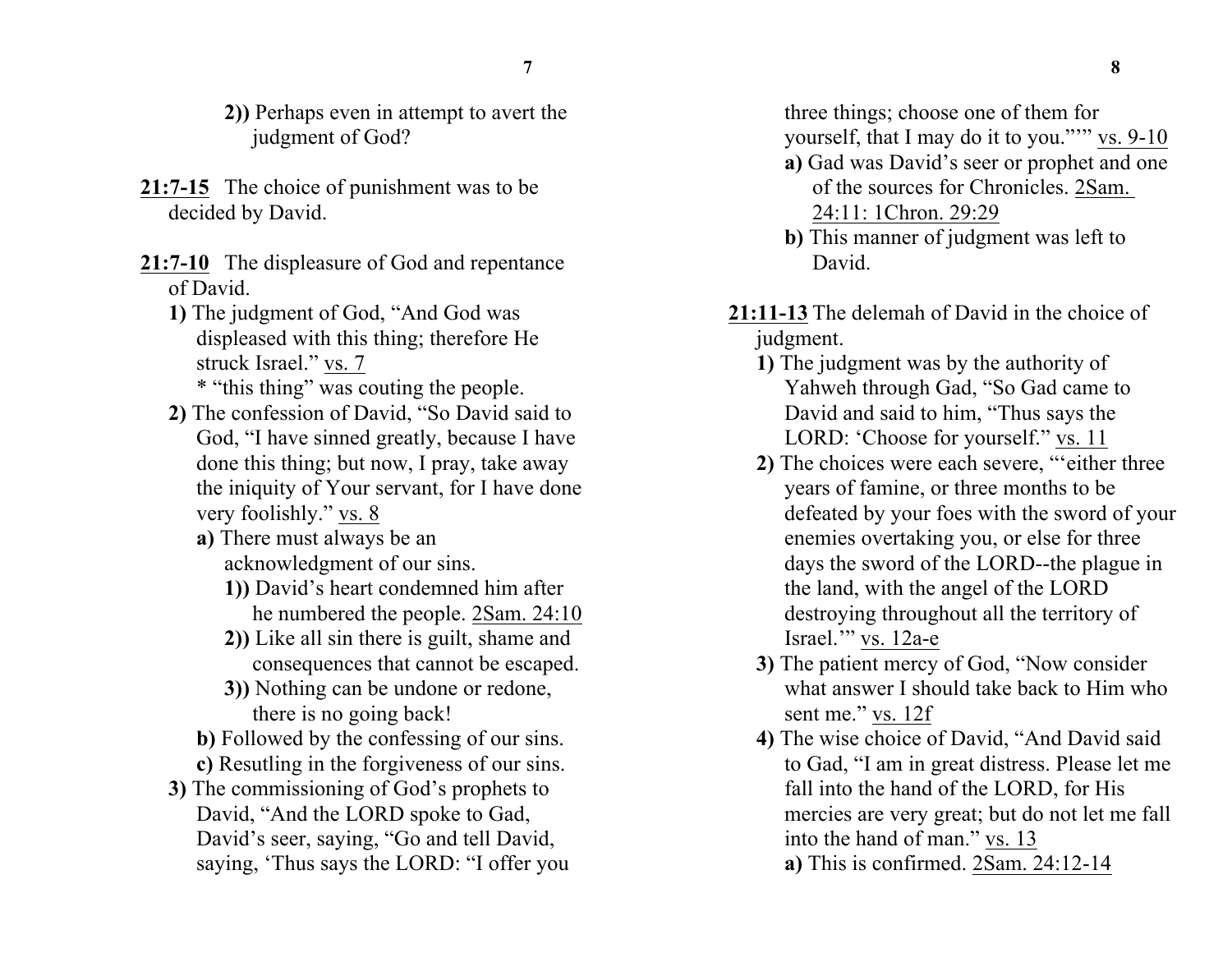- **b)** The word great distress "TWOT", means to bind, tie or shut up, tbeing under great pressure.
- **c)** The wisdom of David cast himself in the hands of Yahweh, who is perfectlly just and equitable, unlike man!

**21:14-15** The judgment executed on Israel.

- **1)** God's wrath poured out, "So the LORD sent a plague upon Israel, and seventy thousand men of Israel fell." vs. 14
	- **\*** From Dan to Beersheba, north to south. 2Sam.. 24:15
- **2)** God's mercy imparted, "And God sent an angel to Jerusalem to destroy it. As he was destroying, the LORD looked and relented of the disaster, and said to the angel who was destroying, "It is enough; now restrain your hand." And the angel of the LORD stood by the threshing floor of Ornan the Jebusite." vs. 15
	- **a)** Samuel does not have say the angel of the LORD was going to desstroy Jerusale, but the peope. 2Sam. 24:16
	- **b)** The word relented ""ra ah", means he regarded and considered the disaster and put an and to it, "It is enough".
	- **c)** The angel of the LORD could very well be a pre-incarnation of Jesus.
- **d)** The name Ornan and Araunah are the same person, it is one of 7 or 8 forms of the name. 2Sam. 24:15
- **21:16-17** The consequences of David's sin.
	- **1)** The horrific sight of judgment from heaven, "Then David lifted his eyes and saw the angel of the LORD standing between earth and heaven, having in his hand a drawn sword stretched out over Jerusalem." vs 16ab
		- **\*** Samuel says David saw the angel who was striking the people. 2Sam. 24:17a
	- **2)** The humble submission before God, "So David and the elders, clothed in sackcloth, fell on their faces." vs. 16
		- **\*** Samuel does not mention the elders. 2Sam. 24:17
	- **3)** The heartbroken intercession, "And David said to God, "Was it not I who commanded the people to be numbered? I am the one who has sinned and done evil indeed; but these sheep, what have they done? Let Your hand, I pray, O LORD my God, be against me and my father's house, but not against Your people that they should be plagued." vs. 17
		- **a)** David took full responsibility for his sin. **b)** David pleaded the people be spared.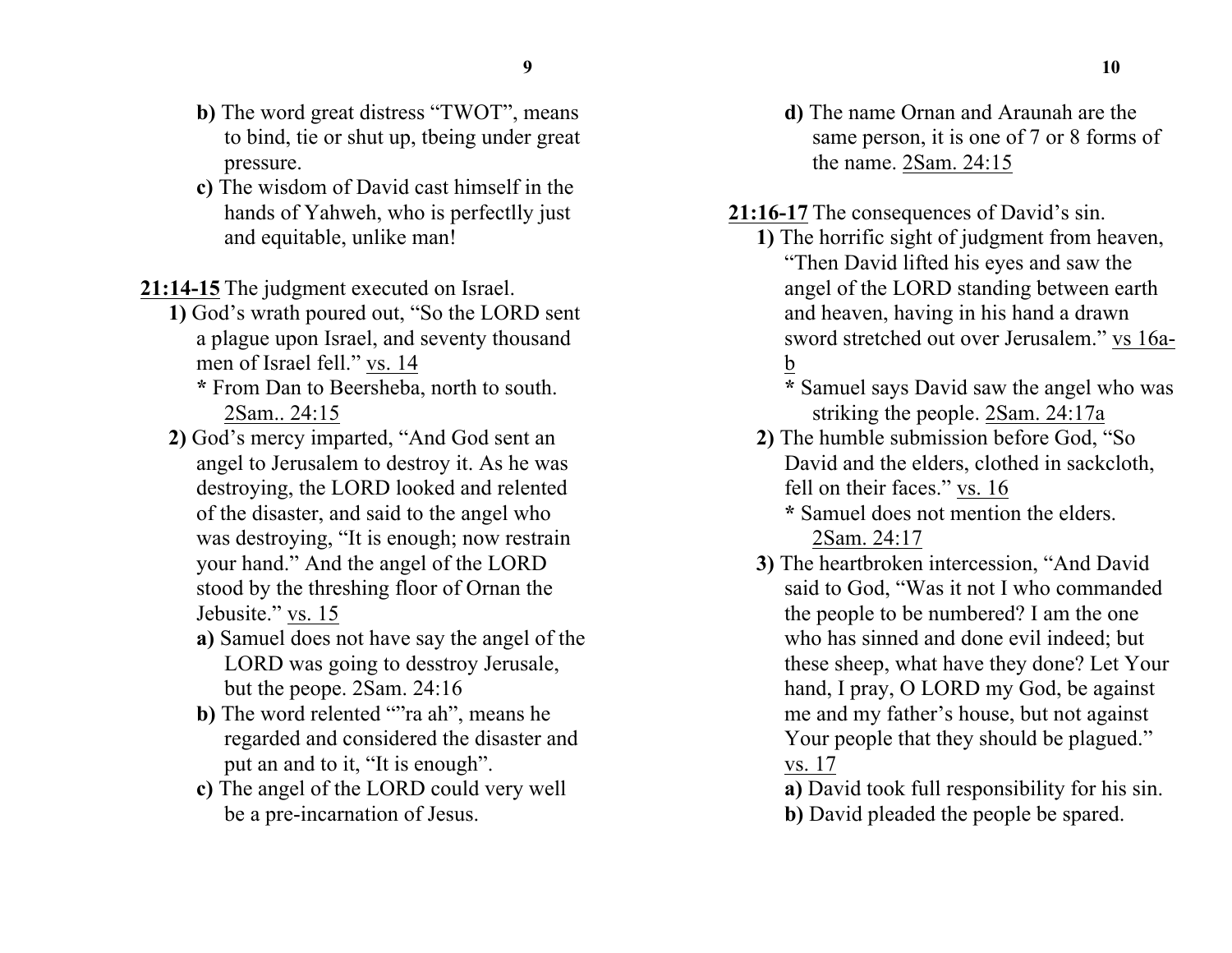- **21:18-26** The command to build an altar for sacrifice.
	- **1)** The commission to David to build an altar, "Therefore, the angel of the LORD commanded Gad to say to David that David should go and erect an altar to the LORD on the threshing floor of Ornan the Jebusite." vs. 18
		- **a)** The aangel of eh LORD is still using the prophet Gad to speak to David.
		- **b)** The altar was to offer sacrifice for atonement of his sin.
		- **c)** The threashing floor of Ornan was on top of Mount Moria, where the temple would be built.
	- **2)** The obedience of David, "So David went up at the word of Gad, which he had spoken in the name of the LORD." vs. 19
	- **3)** The awsome sight, "Now Ornan turned and saw the angel; and his four sons who were with him hid themselves, but Ornan continued threshing wheat." vs. 20
		- **a)** Orman saw the angel and continued to thresh wheat,
		- **b)** Ornam's four sons hid themselves, in fear.
		- **c)** Samuel does not include the four sons.
	- **4)** The reverence of Ornan for David, "Then David came to Ornan, and Ornan looked and saw David. And he went out from the

threshing floor, and bowed before David with his face to the ground." vs. 21

- **a)** Ornan saw David interceding for the people.
- **b)** Ornan humbled himself before David.
- **5)** The petition of David to Ornan, "Then David said to Ornan, "Grant me the place of this threshing floor, that I may build an altar on it to the LORD. You shall grant it to me at the full price, that the plague may be withdrawn from the people." vs. 22
	- **a)** David asked that he sell the threashing floor to him to buld an altar to the LORD.
	- **b)** David wanted to pay a fair value for it.
	- **c)** David wanted to have God remove the plauge.
- **6)** The benevolence of Ornan towards David, "And Ornan said to David, "Take it to yourself, and let my lord the king do what is good in his eyes. Look, I also give you the oxen for burnt offerings, the threshing implements for wood, and the wheat for the grain offering; I give it all." vs. 23
	- **a)** Ornan felt so privileged to have a part of putting an end to the pestilence.
	- **b)** Samuel say, "May the LORD your God accept you." 2Sam. 24:23e
- **7)** The response of David, "Then King David said to Ornan, "No, but I will surely buy it for the full price, for I will not take what is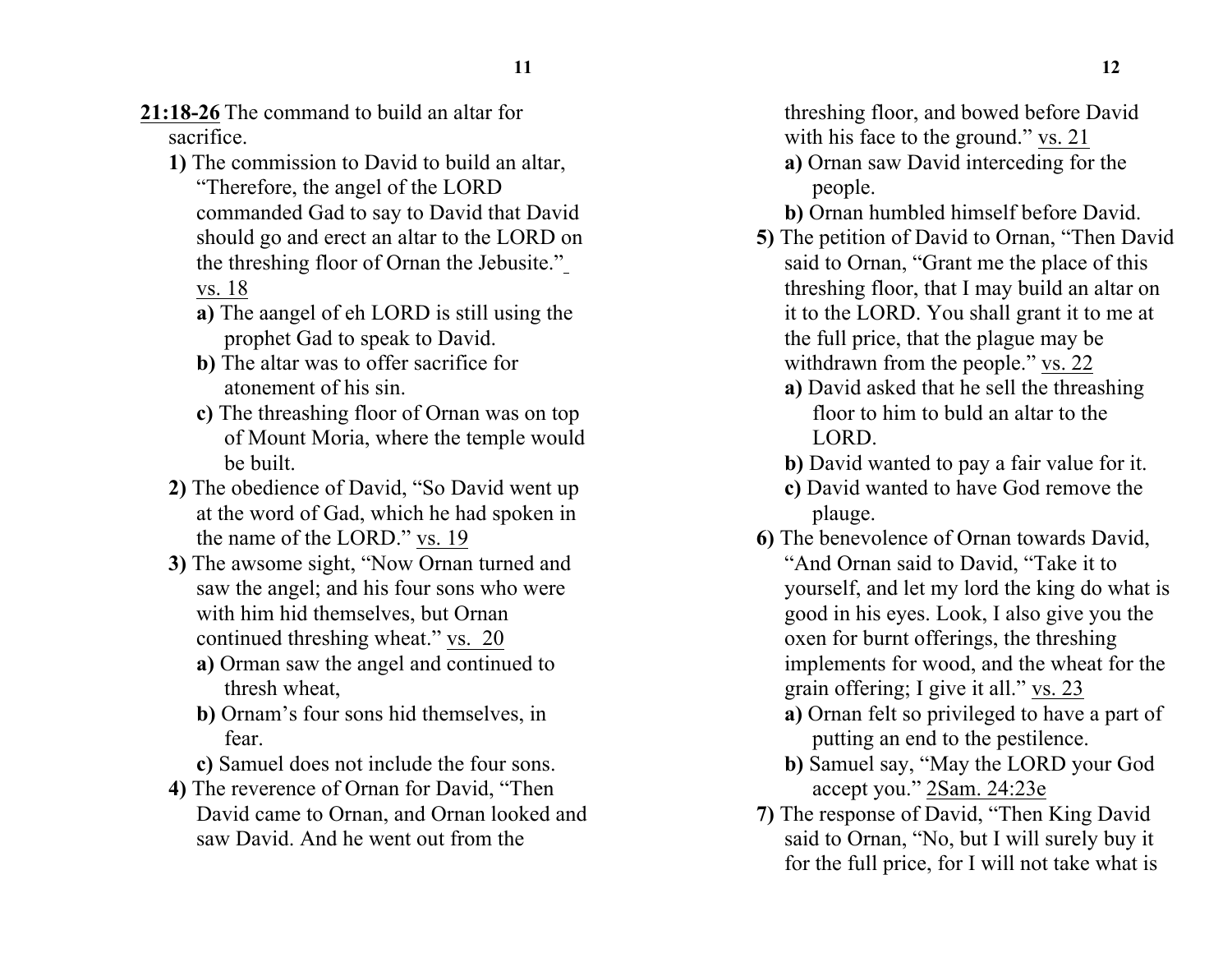yours for the LORD, nor offer burnt

offerings with that which costs me nothing." vs. 24

- **a)** David did not want to give to God what was someone's elses.
- **b)** David wanted to give to God what cost him something.
- **8)** The determined price, "So David gave Ornan six hundred shekels of gold by weight for the place." vs. 25
	- **a)** The threashing floor and oxen for 50 shekles of silver. 2Sam. 24:24
	- **b)** The 600 shekles of gold for the sight of the temple.
- **9)** The sacrifice of David to God, "And David built there an altar to the LORD, and offered burnt offerings and peace offerings, and called on the LORD; and He answered him from heaven by fire on the altar of burnt offering." vs. 26
	- **a)** The sight of the altar was at the sight of the fuuture temple. 2Chron. 3:1
	- **b)** The burnt offering was for complete dedeication and sonsecration to God.
	- **c)** The peace offering was for fellowship and comminion with God, having been forgiven.
	- **d)** The fire was God's acceptance of David's offering, like Elijah on Moung Carmel. 1Kings 18

## **21:27-22:1 The forgiveness and cleansing of David's sin.**

- **1)** The sacrifice was accepted and David's sin was covered, "So the LORD commanded the angel, and he returned his sword to its sheath." vs. 27
	- **a.** The sacrifice expiated the sin of David.
	- **b.** The posture is one of peace and oneness with God.
	- **c.** This is without doubt the Angel of the LORD, a preincante appearanee of Jesus Christ. vs. 12, 15, 16, 18
		- \* "And David built there an altar to the LORD, and offered burnt offerings and peace offerings. So the LORD heeded the prayers for the land, and the plague was withdrawn from Israel." 2Sam 24:25
- **2)** The clear understanding of David's forgivness, "At that time, when David saw that the LORD had answered him on the threshing floor of Ornan the Jebusite, he sacrificed there." vs. 28
	- **a)** The Lord spoke to David.
	- **b)** The fellowship was restored.
- **3)** The commentary regarding the tabernacle, "For the tabernacle of the LORD and the altar of the burnt offering, which Moses had made in the wilderness, were at that time at the high place in Gibeon." vs. 29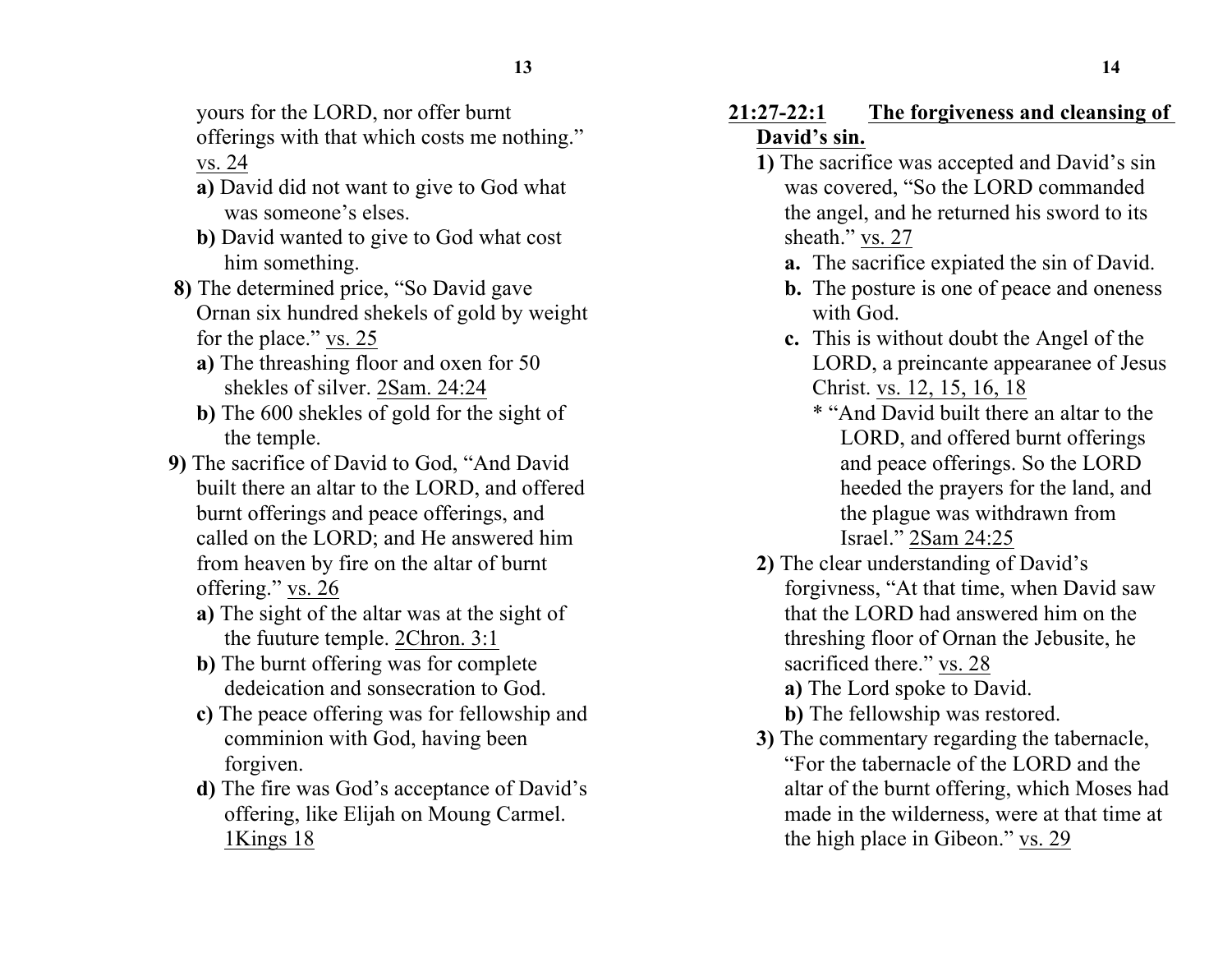- **a)** We do not know how long the ark and tent were at Jerusalem.
- **b)** When they were moved, we do not know.
- **4)** The judgment of God hindered David from going to Gibeon, "But David could not go before it to inquire of God, for he was afraid of the sword of the angel of the LORD." vs. 30

\* This is at the time it was bring poured out!

- **5)** The dedication sight for the future temple, "Then David said, "This is the house of the LORD God, and this is the altar of burnt offering for Israel." vs. 22:1
	- **a)** This verse is a better break for the chapter.
	- **b)** The house of the LORD where all could offer prayers to God.
	- **c)** The altar of burnt offerings to didicate oneself entirely to God
	- **d)** "Now Solomon began to build the house of the LORD at Jerusalem on Mount Moriah, where the LORD had appeared to his father David, at the place that David had prepared on the threshing floor of Ornan the Jebusite." 2Chron. 3:1

### **22:2-29:34 The preparation and organization of David for the building of the temple**.

**22:2-5** The workforce and provisions for the building of the temple.

- **1)** The rounding up of the foreigners for the work, "So David commanded to gather the aliens who were in the land of Israel; and he appointed masons to cut hewn stones to build the house of God." vs. 2
	- **a)** A census was taken of the foriegners. 2Chron. 2:17
	- **b)** Stone cutters were disignated.
- **2)** The alocated materials, "And David prepared iron in abundance for the nails of the doors of the gates and for the joints, and bronze in abundance beyond measure, and cedar trees in abundance; for the Sidonians and those from Tyre brought much cedar wood to David." vs. 3-4
	- **a)** Unlimited nails and hinges for the doors.
	- **b)** Bronze.
	- **c)** Cedar trees from the north at Sidon and Tyre.
	- **d)** Hiram was David's friend and Solomon's. 2Sam. 5:11; 1Kings 5
- **3)** The proclamation of the commission of Solomon to build the house of the LORD, "Now David said, "Solomon my son is young and inexperienced, and the house to be built for the LORD must be exceedingly magnificent, famous and glorious throughout all countries. I will now make preparation for it." So David made abundant preparations before his death." vs. 5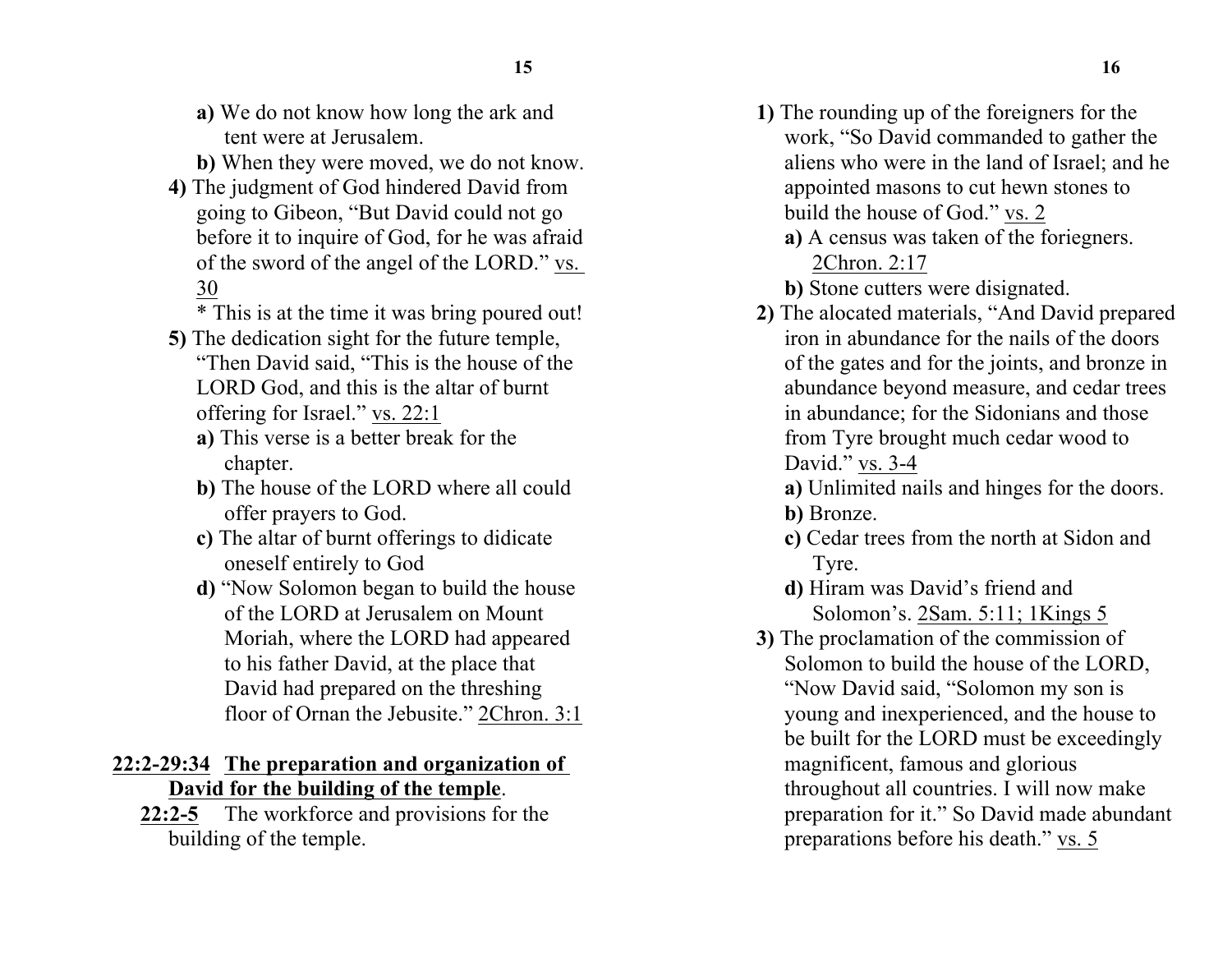- **a)** Solomon was born after the Syrio-
	- Amonite war. 2Sam. 12:24; 1Chron. 19
- **b)** Solomon is believed to have been a young teen or 20 at this time?
- **c)** The importance of the magnificence of the temple is emphesized by David.
- **22:6-10** The prophecy of God revealed to Solomon would build the temple.
	- **1)** The commission of Solomon to build the temple, "Then he called for his son Solomon, and charged him to build a house for the LORD God of Israel." vs. 6
	- **2)** The intent of David to build the temple, "And David said to Solomon: "My son, as for me, it was in my mind to build a house to the name of the LORD my God." vs. 7
	- **3)** The reasons why God told David he could not build the temple is declared to Solomon, "but the word of the LORD came to me, saying, 'You have shed much blood and have made great wars; you shall not build a house for My name, because you have shed much blood on the earth in My sight." vs. 8
		- **a)** Fogiveness is never the problem with God for a beleiver.
		- **b)** The problem is restoration and service to meet qualifications. 2Tim. 3; Tit. 1
	- **4)** The revealation of God's prophecy about Solomon. vs. 9-10
- **a)** The birth of Solomon, 'Behold, a son shall be born to you." vs. 9a
- **b)** The character and kingdom, "who shall be a man of rest; and I will give him rest from all his enemies all around." vs. 9b-c
- **c)** The name of Solomon is given to distinguish from other sons, "His name shall be Solomon." vs. 9d
	- **1))** Nathan named him Jedidiah "Y@diyh@yah", means beloved of Yahweh. 2Sam. 12:24-25
	- **2))** Solomon "Sh@lonoh", means peace.
- **d)** The promise to Solomon, "for I will give peace and quietness to Israel in his days." vs. 9e
- **e)** The commission of Solomon, "'He shall build a house for My name." vs. 10a
- **f)** The and he shall be My son, and I will be his Father; and I will establish the throne of his kingdom over Israel forever.'" vs. 10
	- **\*** Forever through the coming promised Messiah through the line and seed of David.
- **22:11-16** The exhortation to Solomon to depend on God for the building of the temple.
	- **1)** The admonishment to walk with God, "Now, my son, may the LORD be with you; and may you prosper, and build the house of the